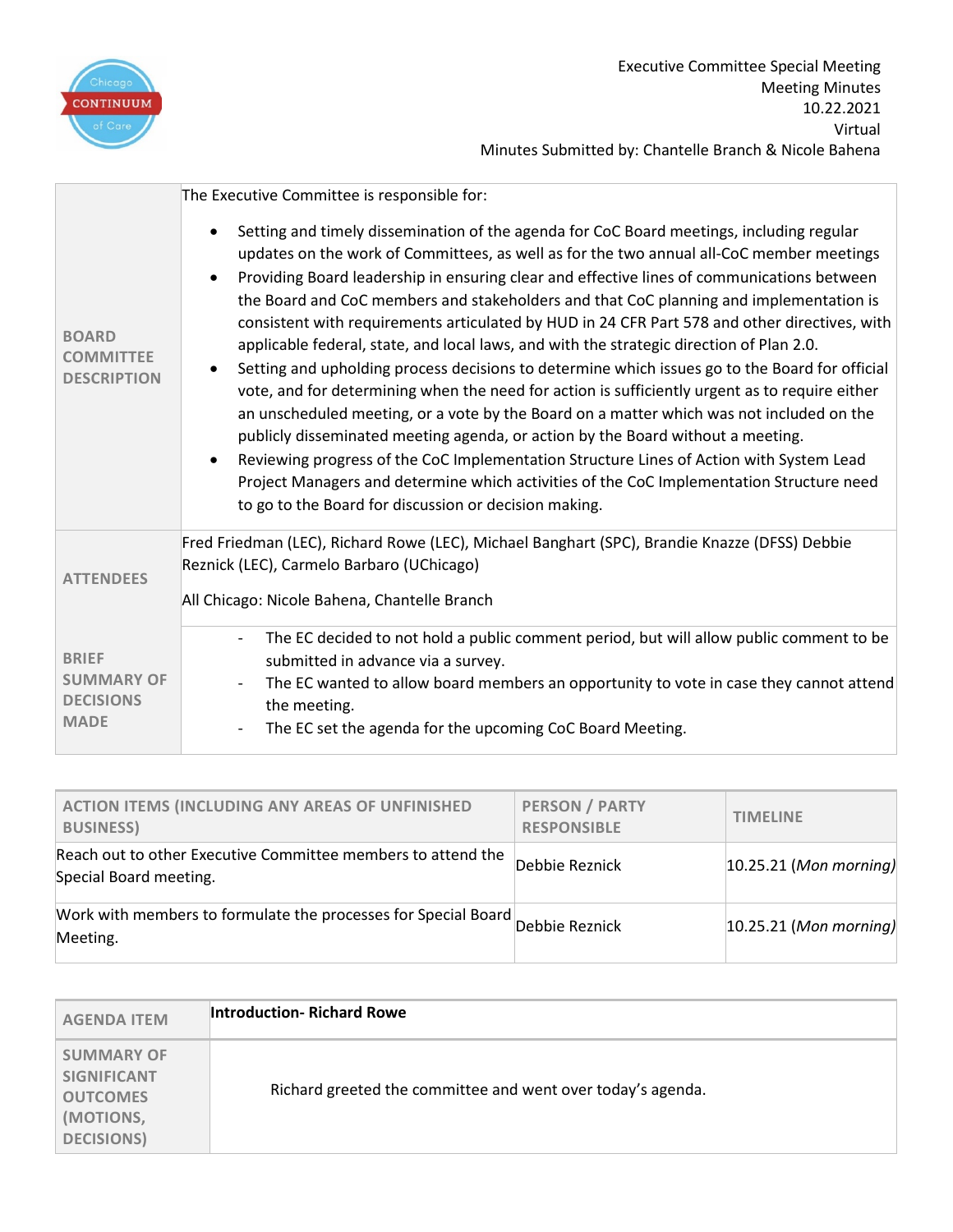| <b>AGENDA ITEM</b>                                                                            | <b>Friday Meeting</b>                                                                                                                                                                                                                                                                                                                                                                                                                                                                                                                                                                                                                                                                                                                                                                         |
|-----------------------------------------------------------------------------------------------|-----------------------------------------------------------------------------------------------------------------------------------------------------------------------------------------------------------------------------------------------------------------------------------------------------------------------------------------------------------------------------------------------------------------------------------------------------------------------------------------------------------------------------------------------------------------------------------------------------------------------------------------------------------------------------------------------------------------------------------------------------------------------------------------------|
| <b>SUMMARY OF</b><br><b>SIGNIFICANT</b><br><b>OUTCOMES</b><br>(MOTIONS,<br><b>DECISIONS</b> ) | The group reflected on the proposed agenda for Friday's Meeting.<br>$\bullet$<br>The EC decided to not hold a public comment period, but will allow public comment to be<br>$\bullet$<br>submitted in advance via a survey. The EC wanted to allow board members an opportunity<br>to vote in case they cannot attend the meeting.<br>Brandi referenced moving forward on taking a vote.<br>$\bullet$<br>Nicole referenced for the SPC to get on the same page about PSH and if it is bumped up<br>$\bullet$<br>then it will conflict with the youth and the SPC will challenge the move.<br>Debbie referenced that Carmelo could talk about the processes and ask someone from the<br>$\bullet$<br>ranking policy piece and special project and trust the committee. Will take seriously the |